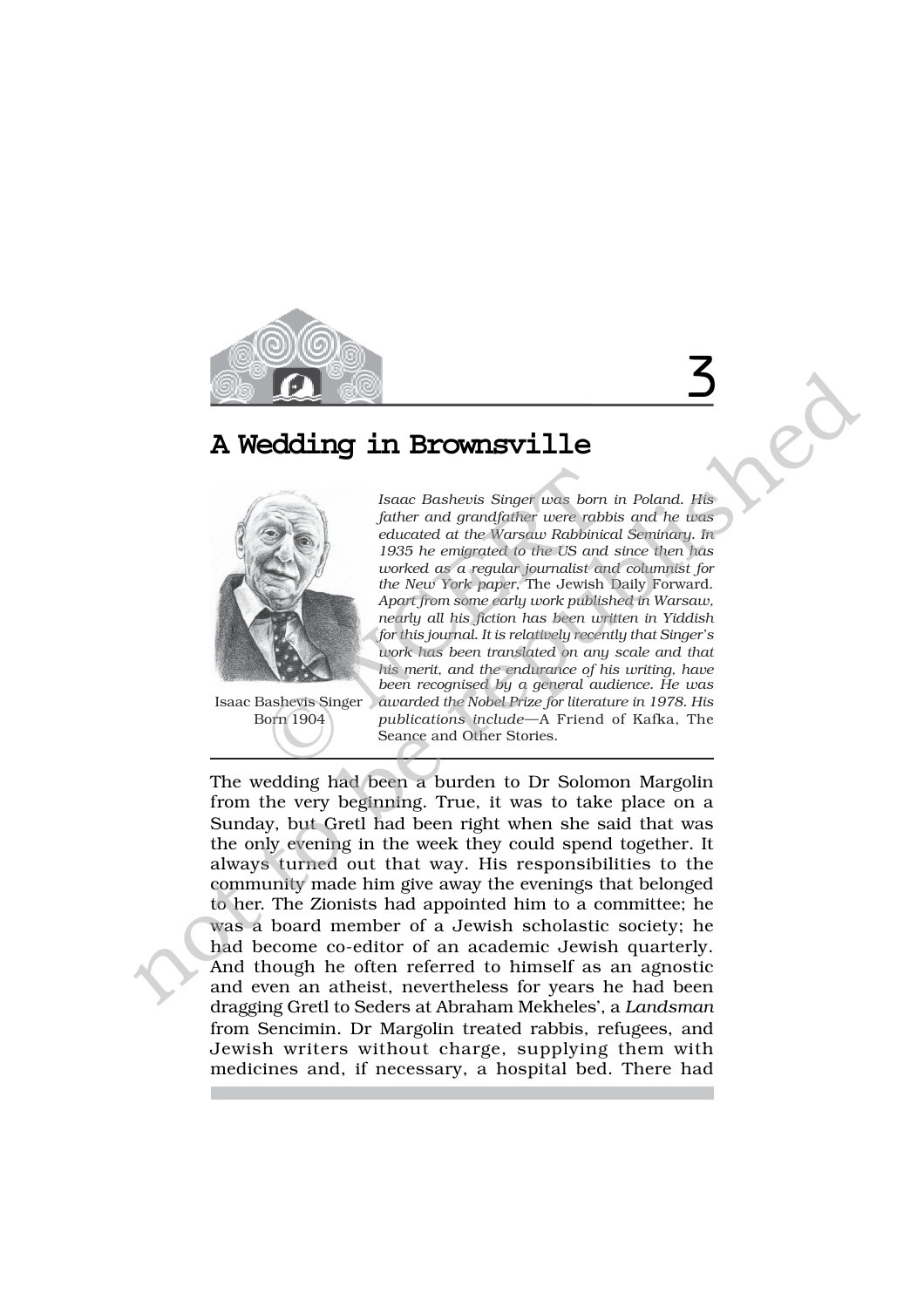

been a time when he had gone regularly to the meetings of the Senciminer Society, had accepted positions in their ranks, and had attended all the parties. Now Abraham Mekheles was marrying off his youngest daughter, Sylvia. The minute the invitation arrived, Gretl had announced her decision: she was not going to let herself be carted off to a wedding somewhere out in the wilds of Brownsville. If he, Solomon, wanted to go and gorge himself on all kinds of greasy food, coming home at three o'clock in the morning, that was his prerogative.

Dr Margolin admitted to himself that his wife was right. When would he get a chance to sleep? He had to be at the hospital early Monday morning. Moreover he was on a strict fat-free diet. A wedding like this one would be a feast of poisons. Everything about such celebrations irritated him now: the Anglicised Yiddish, the Yiddishised English, the ear-splitting music and unruly dances. Jewish laws and customs were completely distorted; men who had no regard for Jewishness wore skullcaps; and the reverend rabbis and cantors aped the Christian ministers. Whenever he took Gretl to a wedding or Bar Mitzvah, he was ashamed. Even she, born a Christian, could see that American Judaism was a mess. At least this time he would be spared the trouble of making apologies to her. r Margolin admitted to himself that his wi<br>would he get a chance to sleep? He had<br>al early Monday morning. Moreover he was<br>ee diet. A wedding like this one would b<br>ns. Everything about such celebrations i<br>the Anglicised Yi her decision: she was not going to let herself be carted of<br>to a wedding somewhere out in the wilds of Brownsville. If<br>he, Solomon, wanted to go and gorge himself on all kinds<br>of greasy food, coming home at three c'clock

Usually after breakfast on Sunday, he and his wife took a walk in Central Park, or, when the weather was mild, went to the Palisades. But today Solomon Margolin lingered in bed. During the years, he had stopped attending functions of the Senciminer Society; meanwhile the town of Sencimin had been destroyed. His family there had been tortured, burned, gassed. Many Senciminers had survived, and, later, come to America from the camps, but most of them were younger people whom he, Solomon, had not known in the old country. Tonight everyone would be there; the Senciminers belonging to the bride's family and the Tereshpolers belonging to the groom's. He knew how they would pester him, reproach him for growing aloof, drop hints that he was a snob. They would address him familiarly, slap him on the back, drag him off to dance.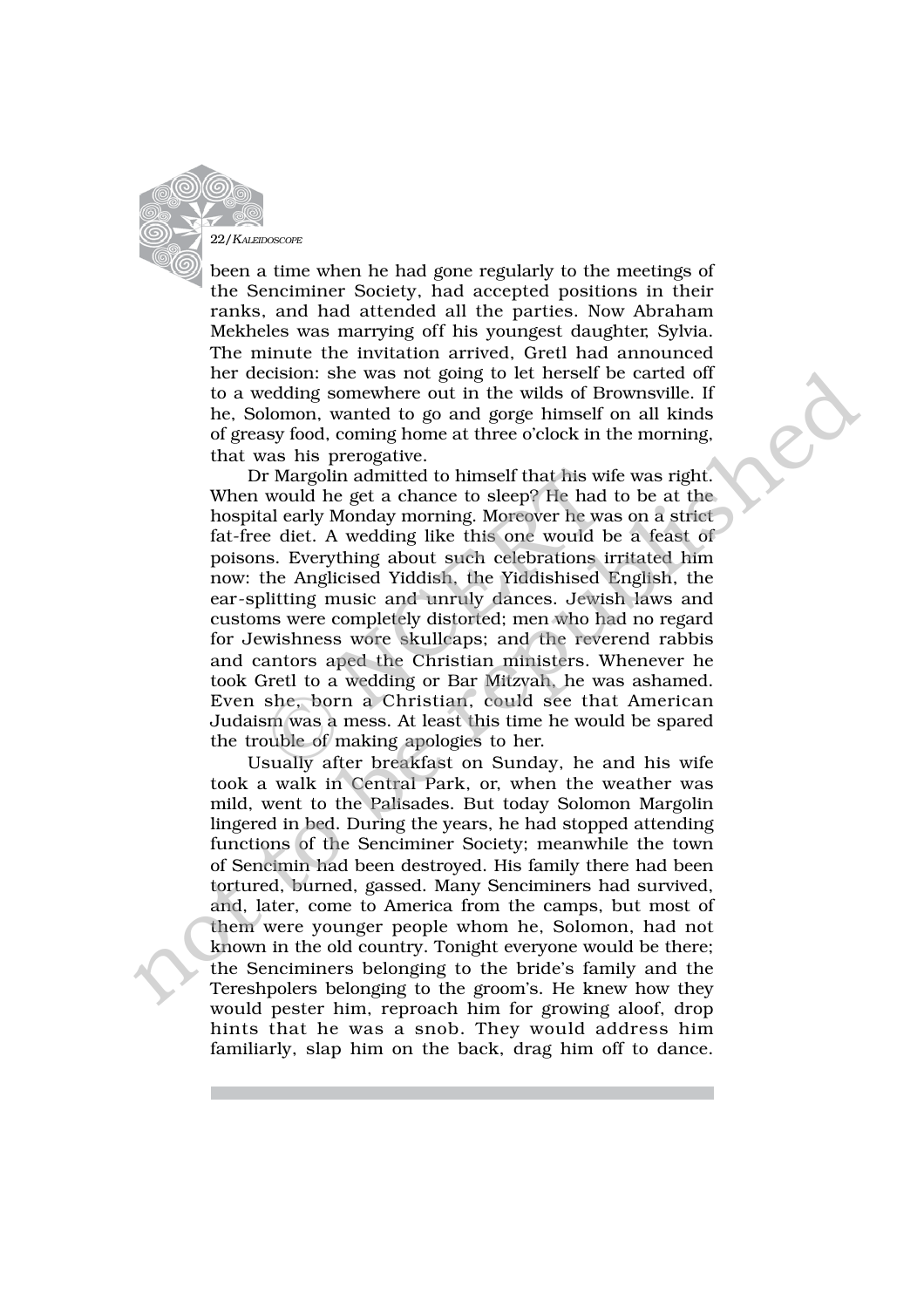23*/A WEDDING IN BROWNSVILLE*

Well, even so, he had to go to Sylvia's wedding. He had already sent out the present.

The day had dawned, grey and dreary as dusk. Overnight, a heavy snow had fallen. Solomon Margolin had hoped to make up for the sleep he was going to lose, but unfortunately he had woken even earlier than usual. Finally he got up. He shaved himself meticulously at the bathroom mirror and also trimmed the grey hair at his temples. Today of all days he looked his age: there were bags under his eyes, and his face was lined. Exhaustion showed in his features. His nose appeared longer and sharper than usual; there were deep folds at the sides of his mouth. After breakfast he stretched out on the living-room sofa. From there he could see Gretl, who was standing in the kitchen, ironing—blonde, faded, middle-aged. She had on a skimpy petticoat, and her calves were as muscular as a dancer's. Gretl had been a nurse in the Berlin hospital where he had been a member of the staff. Of her family, one brother, a Nazi, had died of typhus in a Russian prison camp. A second, who was a Communist, had been shot by the Nazis. Her aged father vegetated at the home of his other daughter in Hamburg, and Gretl sent him money regularly. She herself had become almost Jewish in New York. She had made friends with Jewish women, joined Hadassah, learned to cook Jewish dishes. Even her sigh was Jewish. And she lamented continually over the Nazi catastrophe. She had her plot waiting for her beside his in that part of the cemetery that the Senciminers had reserved for themselves. es. His nose appeared longer and sharper<br>were deep folds at the sides of his n<br>fast he stretched out on the living-room<br>he could see Gretl, who was standing in<br>g—blonde, faded, middle-aged. She had<br>pat, and her calves were unfortunately he had woken even earlier than usual. Finally the pair of the get up. He shawed himself metriculously at the bathroom mirror and also trimmed the grep hare at his temples. Today of all days he looked his age

Dr Margolin yawned, reached for the cigarette that lay in an ashtray on the coffee table beside him, and began to think about himself. His career had gone well. Ostensibly he was a success. He had an office on West End Avenue and wealthy patients. His colleagues respected him, and he was an important figure in Jewish circles in New York. What more could a boy from Sencimin expect? A self-taught man, the son of a poor teacher of Talmud? In person he was tall and quite handsome, and he had always had a way with women. He still pursued them—more than was good for him at his age and with his high blood pressure.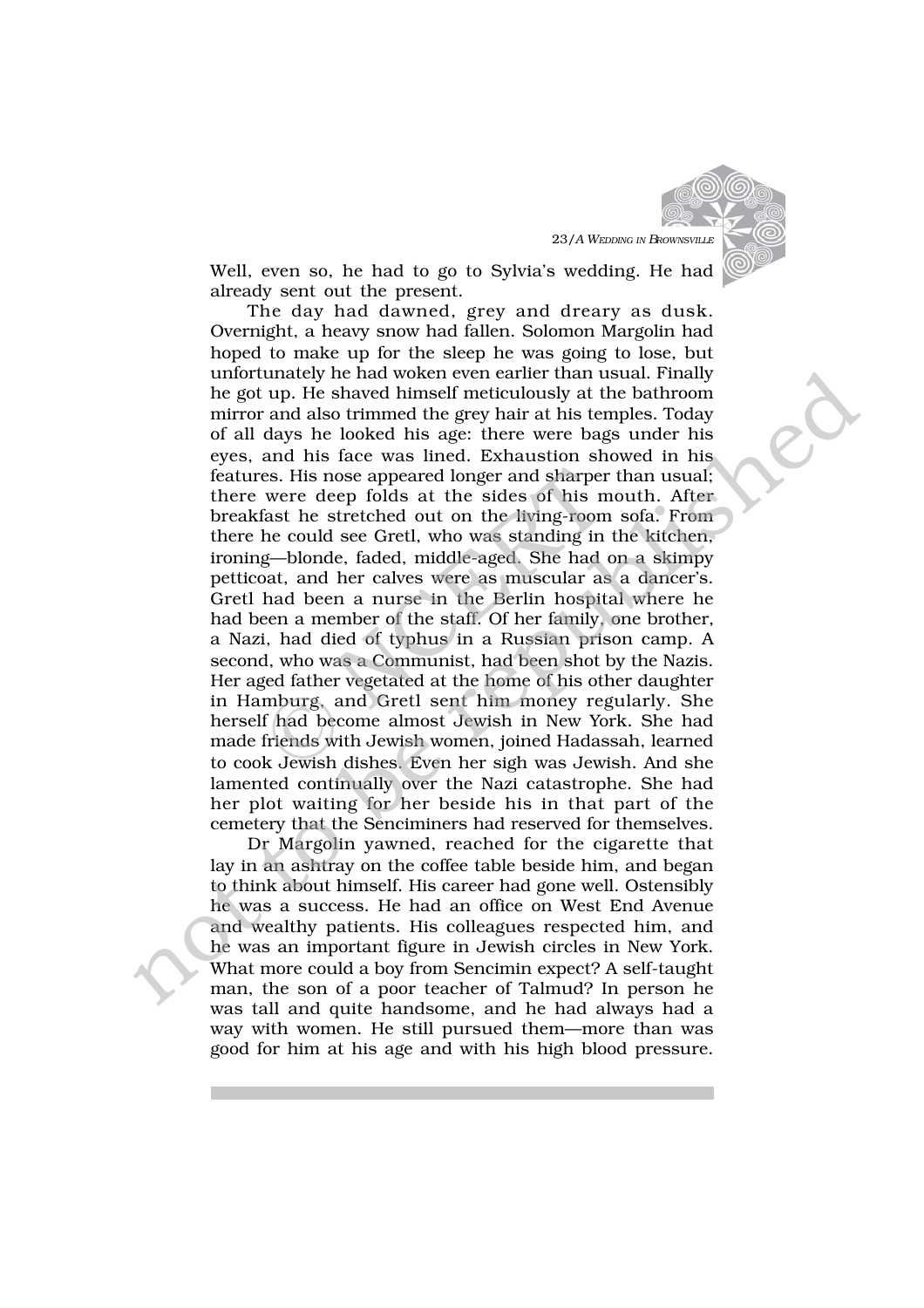

But secretly Solomon Margolin had always felt that he was a failure. As a child he had been acclaimed a prodigy, reciting long passages of the Bible and studying the Talmud and Commentaries on his own. When he was a boy of eleven, he had sent for a Responsum to the rabbi of Tarnow who had referred to him in his reply as 'great and illustrious'. In his teens he had become a master in the *Guide for the Perplexed* and the Kuzari. He had taught himself algebra and geometry. At seventeen he had attempted a translation of Spinoza's *Ethics* from Latin into Hebrew, unaware that it had been done before. Everyone predicted he would turn out to be a genius. But he had squandered his talents, continually changing his field of study; and he had wasted years in learning languages, in wandering from country to country. Nor had he had any luck with his one great love, Raizel, the daughter of Melekh the watchmaker. Raizel had married someone else and later had been shot by the Nazis. All his life Solomon Margolin had been plagued by the eternal questions. He still lay awake at night trying to solve the mysteries of the universe. He suffered from hypochondria and the fear of death haunted even his dreams. Hitler's carnage and the extinction of his family had rooted out his last hope for better days, had destroyed all his faith in humanity. He had begun to despise the matrons who came to him with their petty ills while millions were devising horrible deaths for one another. w, unaware that it had been done beformed the would turn out to be a genius.<br>Indered his talents, continually changing<br>and he had wasted years in learning laid and he had wasted years in learning laid<br>with his one great lo who had referred to him in his reply as 'great and the Now he had become a master in the Guide for the Perplexed and the Kuzari. He had taught<br>thuse for the Perplexed and denote the Navarities and the Northerly at the<br>att

Gretl came in from the kitchen.

'What shirt are you going to put on?'

Solomon Margolin regarded her quietly. She had had her own share of troubles. She had suffered in silence for her two brothers, even for Hans, the Nazi. She had gone through a prolonged change of life. Now her face was flushed and covered with beads of sweat. He earned more than enough to pay for a maid, yet Gretl insisted on doing all the housework herself, even the laundry. It had become a mania with her. Every day she scoured the oven. She was forever polishing the windows of their apartment on the sixteenth floor and without using a safety belt. All the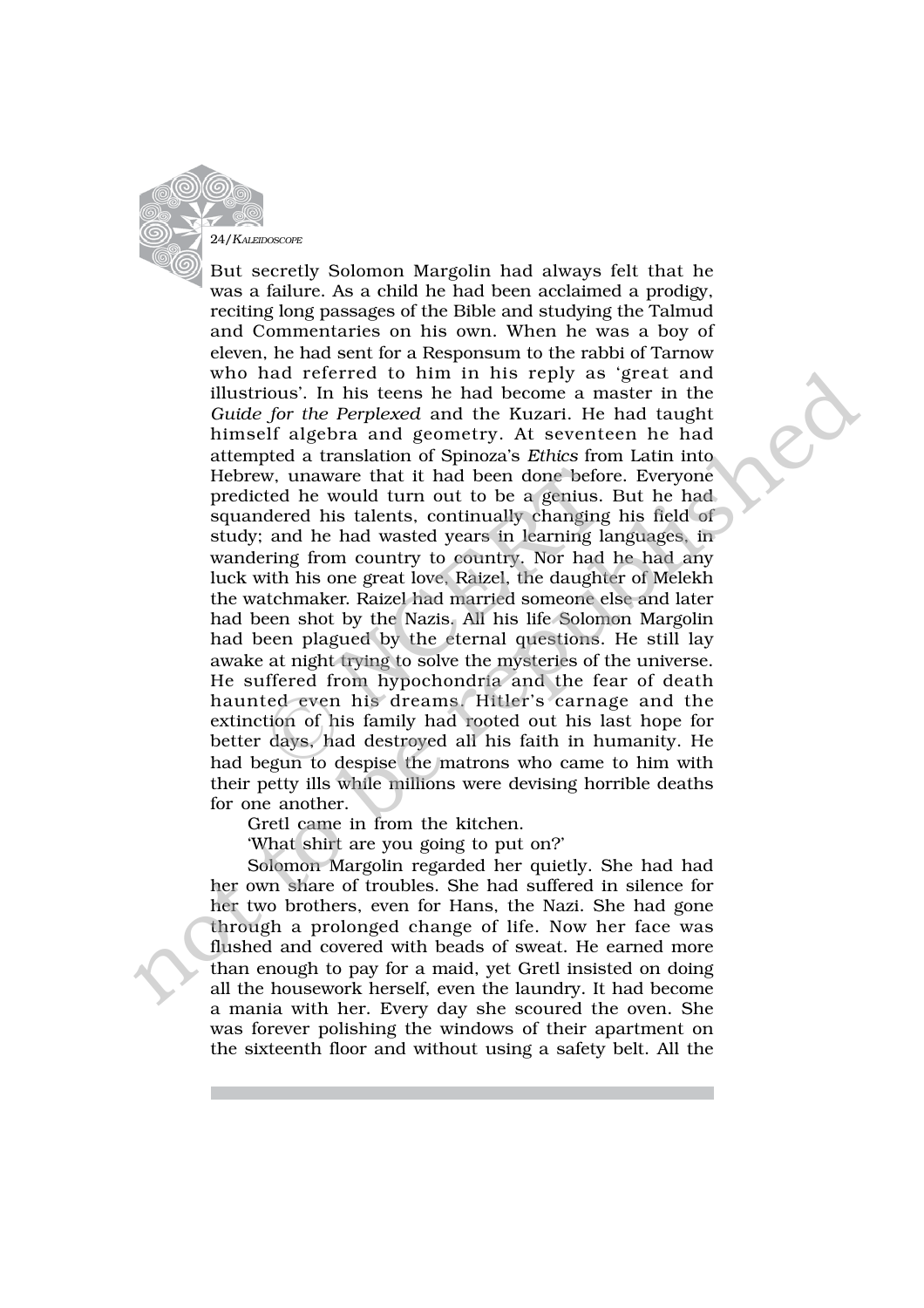other housewives in the building ordered their groceries delivered, but Gretl lugged the heavy bags from the supermarket herself.

Now husband and wife sized each other up wryly, feeling the strangeness that comes of great familiarity. He was always amazed at how she had lost her looks. No one feature had altered, but something in her aspect had given way: her pride, her hopefulness, her curiosity. He blurted out:

'What shirt? It doesn't matter. A white shirt.'

'You're not going to wear the tuxedo? Wait, I'll bring you a vitamin.' Fou're not going to wear the tuxedo? Wa<br>
vitamin.'<br>
don't want a vitamin.'<br>
dut you yourself say they're good for you.<br>
eave me alone.'<br>
Well, it's your health, not mine.'<br>
md slowly she walked out of the room, he<br>
rpected

'I don't want a vitamin.'

'But you yourself say they're good for you.'

'Leave me alone.'

'Well, it's your health, not mine.'

1. ?

 $\begin{array}{ccc} \begin{array}{ccc} \end{array} & \begin{array}{ccc} \end{array} & \begin{array}{ccc} \end{array} & \begin{array}{ccc} \end{array} & \begin{array}{ccc} \end{array} & \begin{array}{ccc} \end{array} & \begin{array}{ccc} \end{array} & \begin{array}{ccc} \end{array} & \begin{array}{ccc} \end{array} & \begin{array}{ccc} \end{array} & \begin{array}{ccc} \end{array} & \begin{array}{ccc} \end{array} & \begin{array}{ccc} \end{array} & \begin{array}{ccc} \end{array} & \begin{array}{ccc} \end{array} & \begin{array}{ccc} \end{array} & \begin{array}{$ 

And slowly she walked out of the room, hesitating as if she expected him to remember something and call her back.

#### **Stop and Think**

2. (a) and the contract of the contract of the contract of the contract of the contract of the contract of the

Dr Solomon Margolin took a last look in the mirror and left the house. He felt refreshed by the half-hour nap he had had after dinner. Despite his age, he still wanted to impress people with his appearance—even the Senciminers. He had his illusions. In Germany he had taken pride in the fact that he looked like a *Junker*, and in New York he was often aware that he could pass for an Anglo-Saxon. He was tall, slim, blond, blue-eyed. His hair was thinning, had turned somewhat grey, but he managed to disguise these signs of age. He stooped a little, but in company was quick to straighten up. Years ago in Germany he had worn a monocle and though in New York that would have been too pretentious, his glance still retained a European severity. He had his principles. He had never broken the Hippocratic Oath. With his patients he was was always amazed at how she had lost her looks. No one<br>feature had altered, but something in her aspect had given<br>way: her pride, her hopefulness, her curiosity. He blurted<br>out:<br> $\frac{1}{2}$  Wart end giong to wear the tuxed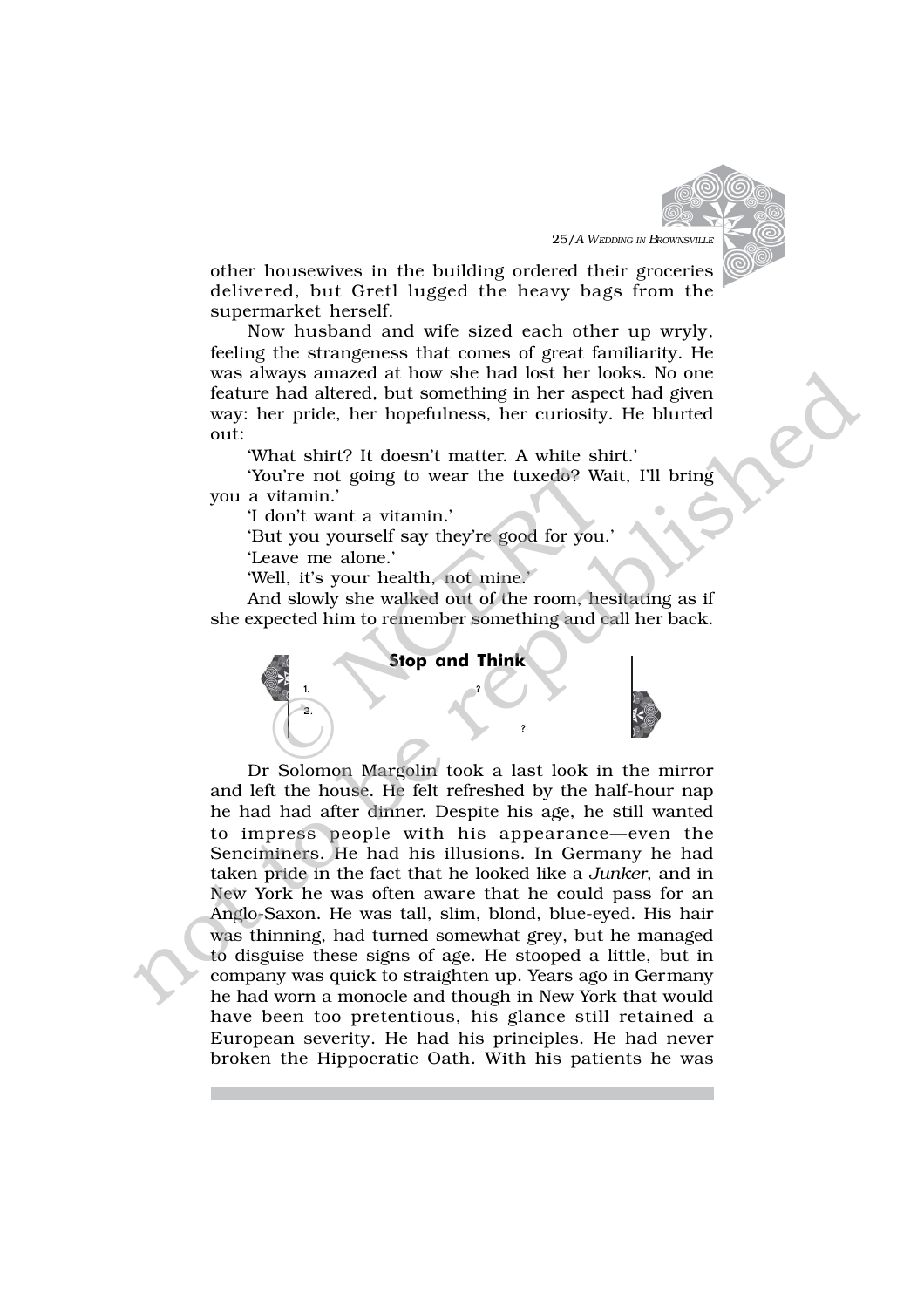

honourable to an extreme, avoiding every kind of cant; and he had refused a number of dubious associations that smacked of careerism. Gretl claimed his sense of honour amounted to a mania. Dr Margolin's car was in the garage not a Cadillac like that of most of his colleagues—but he decided to go by taxi. He was unfamiliar with Brooklyn and the heavy snow made driving hazardous. He waved his hand and at once a taxi pulled over to the curb. He was afraid the driver might refuse to go as far as Brownsville, but he flicked the meter on without a word. Dr Margolin peered through the frosted window into the wintry Sunday night but there was nothing to be seen. The New York streets sprawled out, wet, dirty, impenetrably dark. After a while, Dr Margolin leaned back, shut his eyes, and retreated into his own warmth. His destination was a wedding. Wasn't the world, like this taxi, plunging away somewhere into the unknown toward a cosmic destination? May be a cosmic Brownsville, a cosmic wedding? Yes. But why did God—or whatever anyone wanted to call Him—create a Hitler, a Stalin? Why did He need world wars? Why heart attacks, cancers? Dr Margolin took out a cigarette and lit it hesitantly. What had they been thinking of, those pious uncles of his, when they were digging their own graves? Was immortality possible? Was there such a thing as the soul? All the arguments for and against weren't worth a pinch of dust. argolin peered through the frosted winc<br>
y Sunday night but there was nothing<br>
ew York streets sprawled out, wet, dirty, i<br>
After a while, Dr Margolin leaned bac<br>
and retreated into his own warmth. His<br>
wedding. Wasn't the decided to go by taxt. He was unfamiliar with Brooklyn and the heavy snow made driving hazardous. He waved<br>his hand ad at once a taxt pulled over to the curb. He<br>was afraid the driver might refuse to go as far as<br>Brownswi

The taxi turned onto the bridge across the East River and for the first time Dr Margolin was able to see the sky. It sagged low, heavy, red as glowing metal. Higher up, a violet glare suffused the vault of the heavens. Snow was sifting down gently, bringing a winter peace to the world, just as it had in the past—forty years ago, a thousand years ago, and perhaps a million years ago. Fiery pillars appeared to glow beneath the East River; on its surface, through black waves jagged as rocks, a tugboat was hauling a string of barges loaded with cars. A front window in the cab was open and icy gusts of wind blew in, smelling of gasoline and the sea. Suppose the weather never changed again? Who then would ever be able to imagine a summer day, a moonlit night, spring? But how much imagination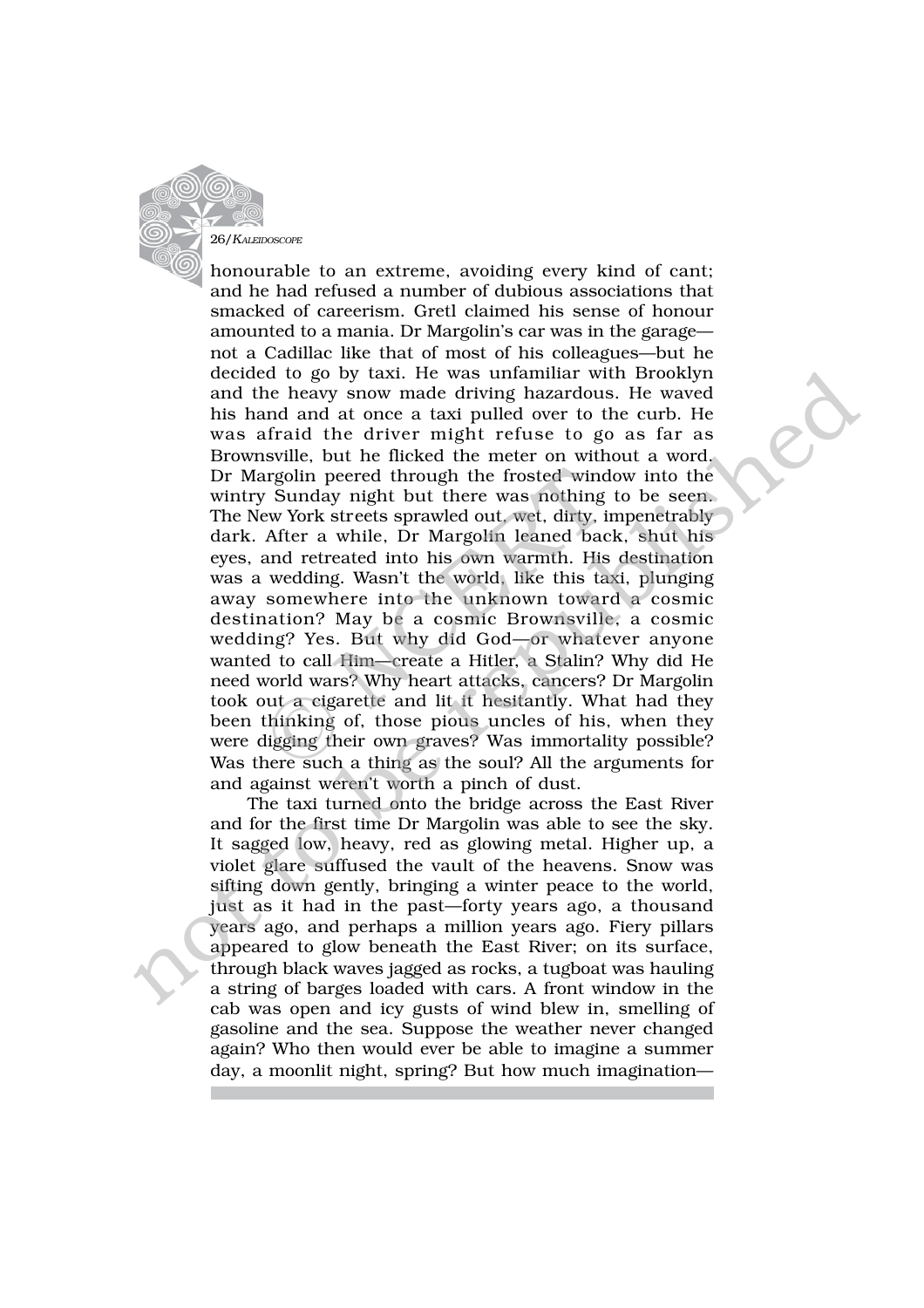for what it's worth—does a man actually have? On Eastern Parkway the taxi was jolted and screeched suddenly to a stop. Some traffic accident, apparently. The siren on police car shrieked. A wailing ambulance drew nearer. Dr Margolin grimaced. Another victim. Someone makes a false turn of the wheel and all a man's plans in this world are reduced to nothing. A wounded man was carried to the ambulance on a stretcher. Above a dark suit and bloodspattered shirt and bow tie the face had a chalky pallor; one eye was closed, the other partly open and glazed. Perhaps he, too, had been going to a wedding, Dr Margolin thought. He might even have been going to the same wedding as I...

Some time later the taxi started moving again. Solomon Margolin was now driving through streets he had never seen before. It was New York, but it might just as well have been Chicago or Cleveland. They passed through an industrial district with factory buildings, warehouses of coal, lumber, scrap iron. Negroes, strangely black, stood about on the sidewalks, staring ahead, their great dark eyes full of gloomy hopelessness. Occasionally the car would pass a tavern. The people at the bar seemed to have something unearthly about them, as if they were being punished here for sins committed in another incarnation. Just when Solomon Margolin was beginning to suspect that the driver, who had remained stubbornly silent the whole time, had gotten lost or else was deliberately taking him out of his way, the taxi entered a thickly populated neighbourhood. They passed a synagogue, a funeral parlour, and there, ahead, was the wedding hall, all lit up, with its neon Jewish sign and Star of David. Dr Margolin gave the driver a dollar tip and the man took it without uttering a word. ps he, too, had been going to a wedding,<br>ps he, too, had been going to a wedding,<br>ht. He might even have been going t<br>ng as I...<br>ome time later the taxi started moving aga<br>blin was now driving through streets h<br>pefore. It turn of the wheel and all an man's plans in this word are<br>reduced to nothing. A wounded man was carried to the<br>ambulance on a stretcher. Above a dark suit and blood-<br>spattered shirt and bow tie the face had a chalky palor

Dr Margolin entered the outer lobby and immediately the comfortable intimacy of the Senciminers engulfed him. AII the faces he saw were familiar, though he didn't recognise individuals. Leaving his hat and coat at the checkroom, he put on a skullcap and entered the hall. It was filled with people and music, with tables heaped with food, a bar stacked with bottles. The musicians were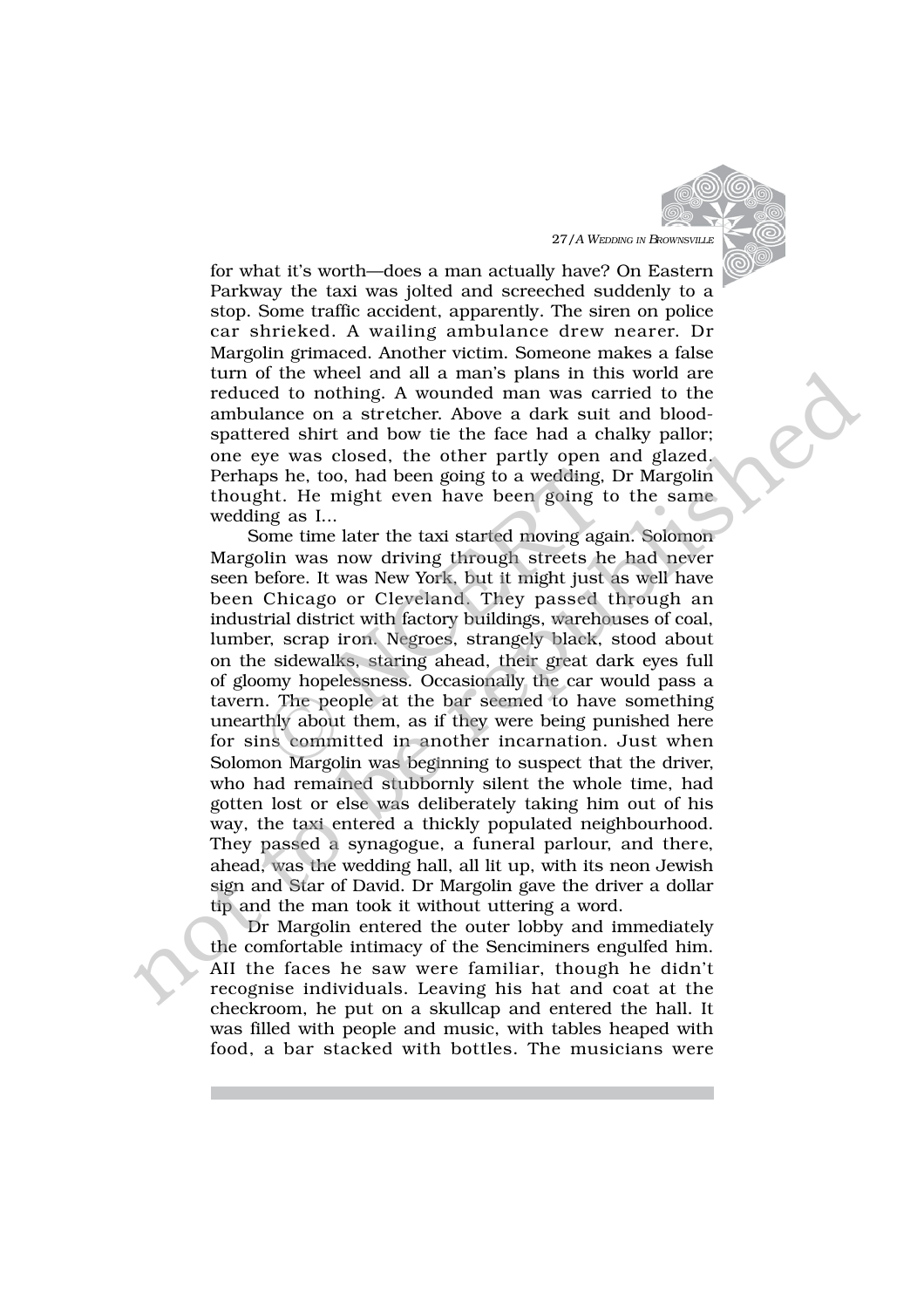

playing an Israeli march that was a hodge-podge of

American jazz with Oriental flourishes. Men were dancing with men, women with women, men with women. He saw black skullcaps, white skullcaps, bare heads. Guests kept arriving, pushing their way through the crowd, some still in their hats and coats, munching hors d'oeuvres, drinking schnapps. The hall resounded with stamping, screaming, laughing, clapping. Flash bulbs went off blindingly as the photographers made their rounds. Seeming to come from nowhere, the bride appeared, briskly sweeping up her train, followed by a retinue of bridesmaids. Dr Margolin knew everybody, and yet knew nobody. People spoke to him, laughed, winked, and waved, and he answered each one with a smile, a nod, a bow. Gradually he threw off all his worries, all his depression. He became half-drunk on the amalgam of odours: flowers, sauerkraut, garlic, perfume, mustard, and that nameless odour that only Senciminers emit. 'Hello, Doctor!' 'Hello Schloime-Dovid, you don't recognise me, eh? Look, he forgot!' There were the encounters, the regrets, the reminiscences of long ago. 'But after all, weren't we neighbours? You used to come to our house to borrow the Yiddish newspaper!' Someone had already kissed him: a badly shaven snout, a mouth reeking of whiskey and rotten teeth. One woman was so convulsed with laughter that she lost an earring. Margolin tried to pick it up, but it had already been trampled underfoot. 'You don't recognise me, eh? Take a good look! It's Zissel, the son of Chaye Beyle!' 'Why don't you eat something?' 'Why don't you have something to drink? Come over here. Take a glass. What do you want? Whiskey? Brandy? Cognac? Scotch? With soda? With Coca Cola? Take some, it's good. Don't let it stand. So long as you're here, you might as well enjoy yourself.' 'My father? He was killed. They were all killed. I'm the only one left of the entire family.' 'Berish the son of Feivish? Starved to death in Russia—they sent him to Kazakhstan. His wife? In Israel. She married a Lithuanian.' 'Sorele? Shot. Together with her children.' 'Yentl? Here at the wedding. She was standing here just a moment ago. There she is, dancing with that tall fellow.' 'Abraham Zilberstein? They burned him in the ed by a retinue of bridesmaids. Dr Ma<br>pody, and yet knew nobody. People sp<br>ed, winked, and waved, and he answer<br>a smile, a nod, a bow. Gradually he thre<br>ss, all his depression. He became half-d<br>am of odours: flowers, sauer in their hals and coals, munching horse denotes, drinking pointing scheming scheming schaping, expanding chaping. Flash bulls went of blindingly as the photographers made their to under a photographer moveler. The bulls we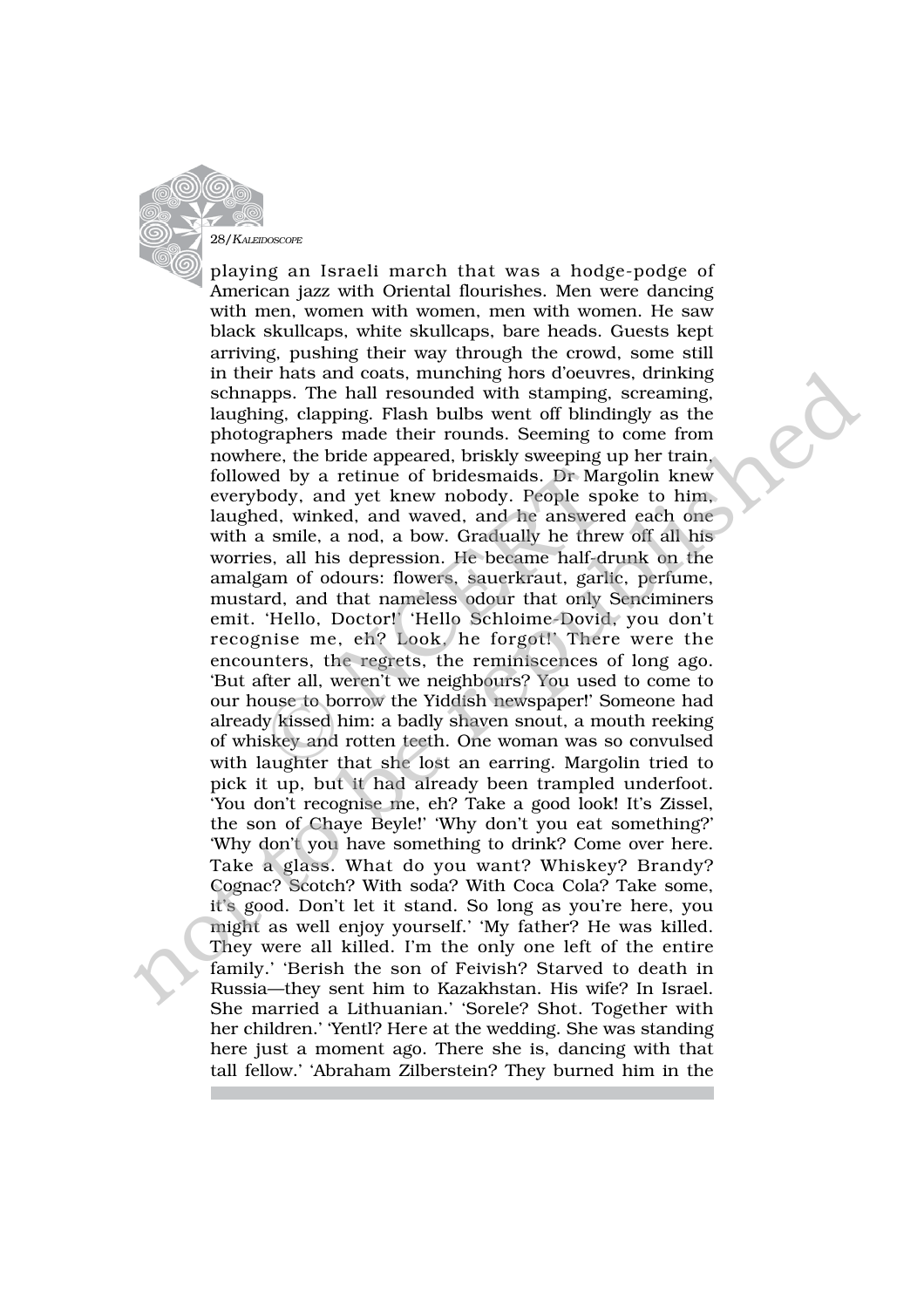synagogue with twenty others. A mound of charcoal was all that was left, coal and ash.' 'Yosele Budnik? He passed away years ago. You must mean Yekele Budnik. He has a delicatessen store right here in Brownsville—married a widow whose husband made a fortune in real estate.'

*'Lechayim*, Doctor! *Lechayim,* Schloime-Dovid! It doesn't offend you that I call you Schloime-Dovid? To me you're still the same Schloime-Dovid, the little boy with the blond side-curls who recited a whole tractate of the Talmud by heart. You remember, don't you? It seems like only yesterday. Your father, may he rest in peace, was beaming with pride...' 'Your brother Chayim? Your Uncle Oyzer? They killed everyone, everyone. They took a whole people and wiped them out with German efficiency: *gleichgeschaltet!'* 'Have you seen the bride yet? Pretty as a picture, but too much make-up. Imagine, a grandchild of Reb Todros of Radzin! And her grandfather used to wear two skullcaps, one in front and one in back. 'Do you see that young woman dancing in the yellow dress? It's Riva's sister—their father was Moishe the candlemaker. Riva herself? Where all the others ended up: Auschwitz. How close we came ourselves! All of us are really dead, if you want to call it that. We were exterminated, wiped out. Even the survivors carry death in the hearts. But it's a wedding, we should be cheerful.' *'Lechayim*, Schloime-Dovid! I would like to congratulate you. Have you a son or daughter to marry off? No? Well, it's better that way. What's the sense of having children if people are such murderers?' ather, may he rest in peace, was beaming<br>brother Chayim? Your Uncle Oyzer?<br>one, everyone. They took a whole peoplo<br>out with German efficiency: *gleichgesch*<br>een the bride yet? Pretty as a picture, b<br>up. Imagine, a grandchi Technain Doctri Lechanim, Schloime-Dovid II doses<br>offend you that 1 call you Schloime-Dovid? To me you're<br>still the same Schloime-Dovid To me you're<br>still the same Schloime-Dovid He little boy with the blond<br>side-curs who

### **Stop and Think**

2.

1.  $\sim$  2

?



It was already time for the ceremony, but someone still had not come. Whether it was the rabbi, the cantor, or one of the in-laws who was missing, nobody seemed able to find out. Abraham Mekheles, the bride's father, rushed around, scowled, waved his hand, whispered in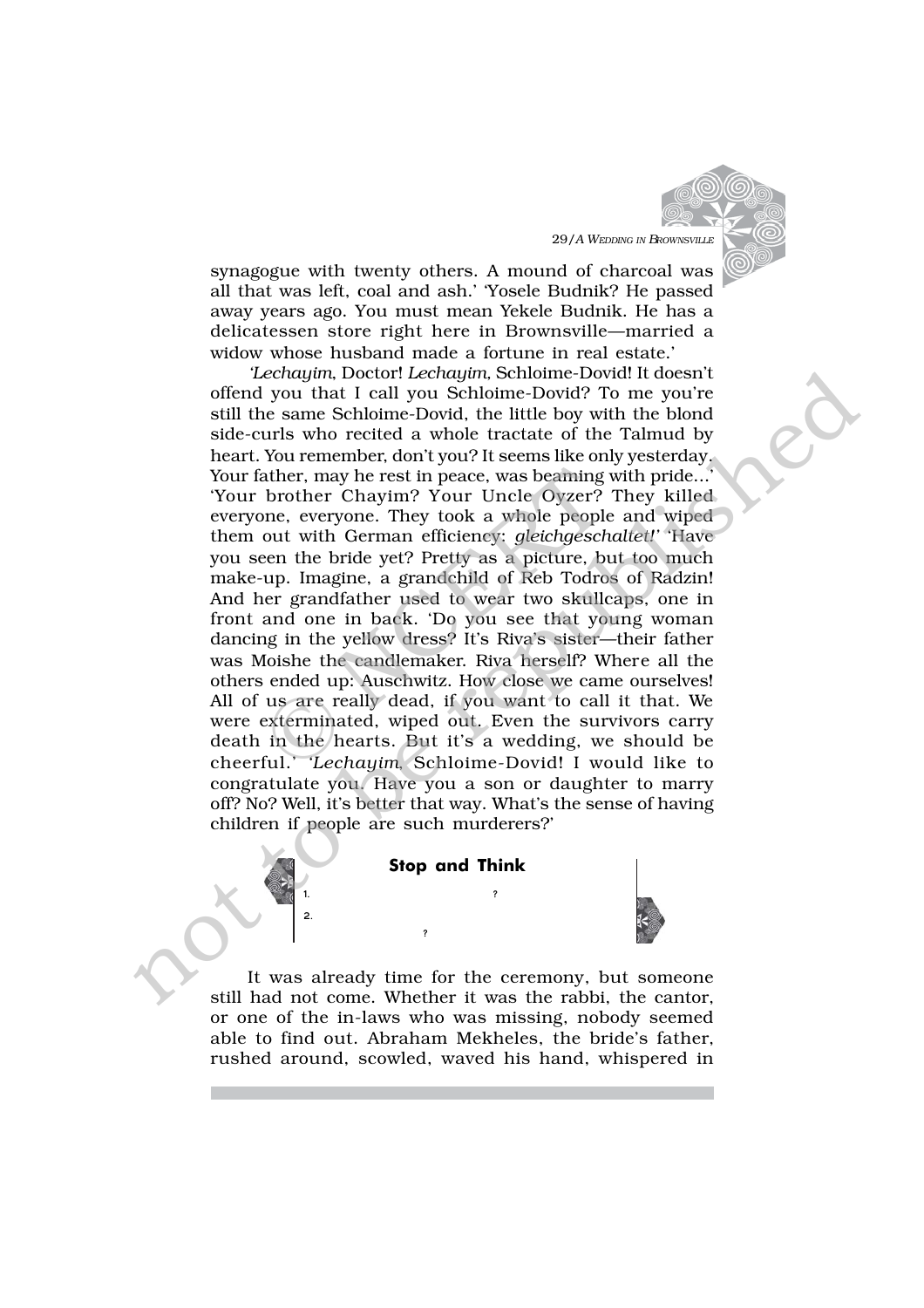

people's ears. He looked strange in his rented tuxedo. The Tereshpol mother -in-law was wrangling with one of the photographers. The musicians never stopped playing for an instant. The drum banged, the bass fiddle growled, the saxophone blared. The dances became faster, more abandoned, and more and more people were drawn in. The young men stamped with such force that it seemed the dance floor would break under them. Small boys romped around like goats, and little girls whirled about wildly together. Many of the men were already drunk. They shouted boasts, howled with laughter, kissed strange women. There was so much commotion that Solomon Margolin could no longer grasp what was being said to him and simply nodded yes to everything. Some of the guests had attached themselves to him, wouldn't move, and kept pulling him in all directions, introducing him to more and more people from Sencimin and Tereshpol. A matron with a nose covered with warts pointed a finger at him, wiped her eyes, called him Schloimele. Solomon Margolin inquired who she was and somebody told him. Names were swallowed up in the tumult. He heard the same words over and over again: died, shot, burned. A man from Tereshpol tried to draw him aside and was shouted down by several Senciminers calling him an intruder who had no business there. A latecomer arrived, a horse and buggy driver from Sencimin who had become a millionaire in New York. His wife and children had perished, but, already, he had a new wife. The woman, weighted with diamonds, paraded about in a low-cut gown that bared a back, covered with blotches, to the waist. Her voice was husky. 'Where did she come from? Who was she?' 'Certainly no saint. Her first husband was a swindler who amassed a fortune and then dropped dead. Of what? Cancer. Where? In the stomach. First you don't have anything to eat, then you don't have anything to eat with. A man is always working for the second husband.' 'What is life anyway? A dance on the grave.' 'Yes, but as long as you're playing the game, you have to abide by the rules.' 'Dr Margolin, why aren't you dancing? You're not among strangers. We're all from the same dust. Over there you ed boasts, howled with laughter, kiss<br>n. There was so much commotion th<br>blin could no longer grasp what was bo<br>nd simply nodded yes to everything. S<br>s had attached themselves to him, wou<br>ept pulling him in all directions, abandomed, and more and more peak were drawn in. The source of the conce power and the dance foor would break under them. Small boys romped around like goots, and little girls whirled about wildly together. Many of the me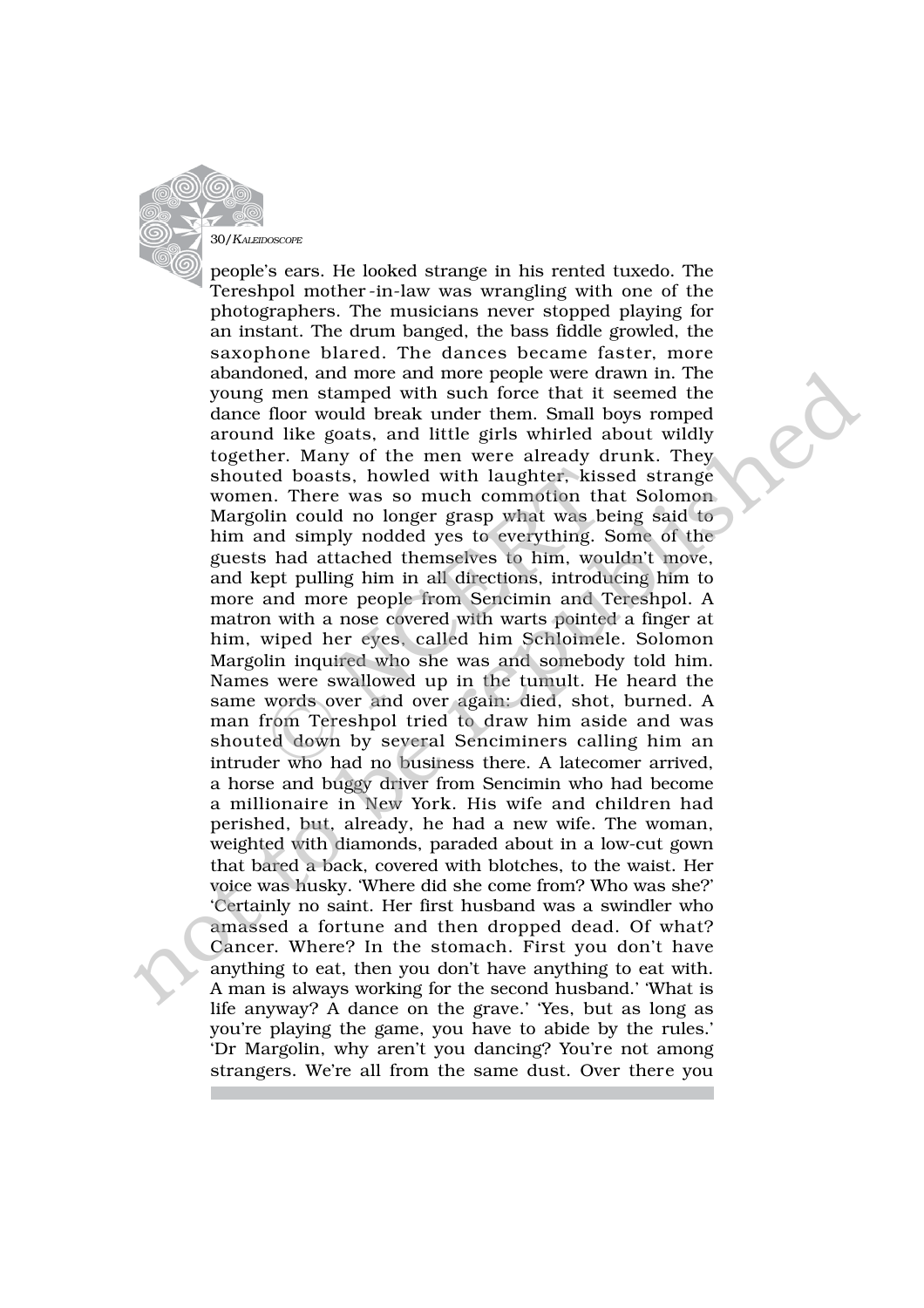weren't a doctor. You were only Schloime-Dovid, the son of the Talmud teacher. Before you know it, we'll all be lying side by side.'

Margolin didn't recall drinking anything but he felt intoxicated all the same. The foggy hall was spinning like a carousel; the floor was rocking. Standing in a corner, he contemplated the dance. What different expressions the dancers wore. How many combinations and permutations of being the Creator had brought together here. Every face told its own story. They were dancing together, these people, but each one had his own philosophy, his own approach. A man grabbed Margolin and for a while he danced in the frantic whirl. Then, tearing himself loose, he stood apart. Who was that woman? He found his eye caught by her familiar form. He knew her! She beckoned to him. He stood baffled. She looked neither young nor old. Where had he known her—that narrow face, those dark eyes, that girlish smile? Her hair was arranged in the old manner, with long braids wound like a wreath around her head. The grace of Sencimin adorned her—something he, Margolin, had long since forgotten. And those eyes, he was in love with those eyes and had been all his life. He half smiled at her and the woman smiled back. There were dimples in her cheeks. She too appeared surprised. Margolin, though he realised he had begun to blush like a boy, went up to her. nch one had his own philosophy, his own<br>grabbed Margolin and for a while he da<br>c whirl. Then, tearing himself loose, he<br>was that woman? He found his eye ca<br>ar form. He knew her! She beckoned to hi<br>d. She looked neither you a carousel; the floor was rocking, Standing in a correspondent of energy sect. How many combinations and permutations of being the Creator had by<br>complement of the caro term of the caro solution of the standing of the<br>sta

'I know you—but you're not from Sencimin?'

'Yes, from Sencimin.'

He had heard that voice long ago. He had been in love with that voice.

'From Sencimin—who are you, then?'

Her lips trembled.

'You've forgotten me already?'

'It's a long time since I left Sencimin.'

'You used to visit my father.'

'Who was your father?'

'Melekh the watchmaker.'

Dr Margolin shivered.

'If I'm not out of my mind then I'm seeing things.'

'Why do you say that?'

'Because Raizel is dead.'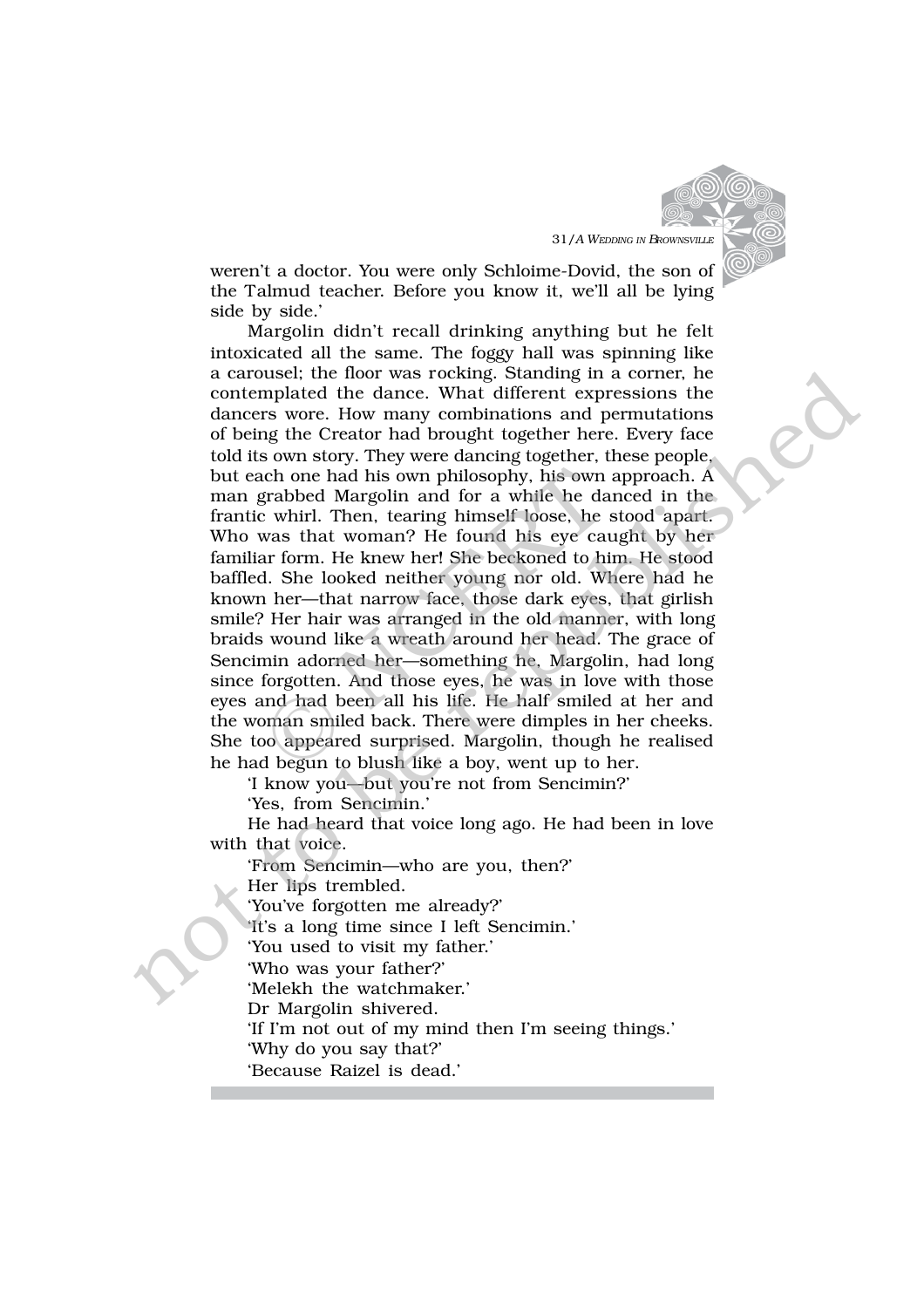

'I'm Raizel.'

'You're Raizel? Here? Oh my God, if that's true—then anything is possible! When did you come to New York?'

'Some time ago.'

'From where?'

'From over there.'

'But everyone told me that you were all dead.'

'My father, my mother, my brother Hershl...'

'But you were married!'

'I was.'

'If that's true, then anything is possible!' repeated Dr Margolin, still shaken by the incredible happening. Someone must have purposely deceived him. But why? He was aware there was a mistake somewhere but could not determine where. f that's true, then anything is possible!'<br>
blin, still shaken by the incredible<br>
blin, still shaken by the incredible<br>
bline must have purposely deceived him. If<br>
ware there was a mistake somewhere bline<br>
mine where.<br>
Why

'Why didn't you let me know? After all...

He fell silent. She too was silent for a moment.

'I lost everything. But I still had some pride left.'

'Come with me somewhere quieter—anywhere. This is the happiest day of my life!'

'But it's night...'

'Then the happiest night! Almost—as if the Messiah had come, as if the dead had come to life!'

'Where do you want to go? All right, let's go.'

Margolin took her arm and felt at once the thrill, long forgotten, of youthful desire. He steered her away from the other guests, afraid that he might lose her in the crowd, or that someone would break in and spoil his happiness. Everything had returned on the instant: the embarrassment, the agitation, the joy. He wanted to take her away, to hide somewhere alone with her. Leaving the reception hall, they went upstairs to the chapel where the wedding ceremony was to take place. The door was standing open. Inside, on a raised platform stood the permanent wedding canopy. A bottle of wine and a silver goblet were placed in readiness for the ceremony. The chapel with its empty pews and only one glimmering light was full of shadows. The music, so blaring below, sounded soft and distant up here. Both of them hesitated at the threshold. From over three.'<br>
The veryone told me that you were all dead.'<br>
"But everyone told me that you were all dead.'<br>
"But in that's true, then anything is possible!' repeated Dr<br>
That's true, then anything is possible!' repea

Margolin pointed to the wedding canopy.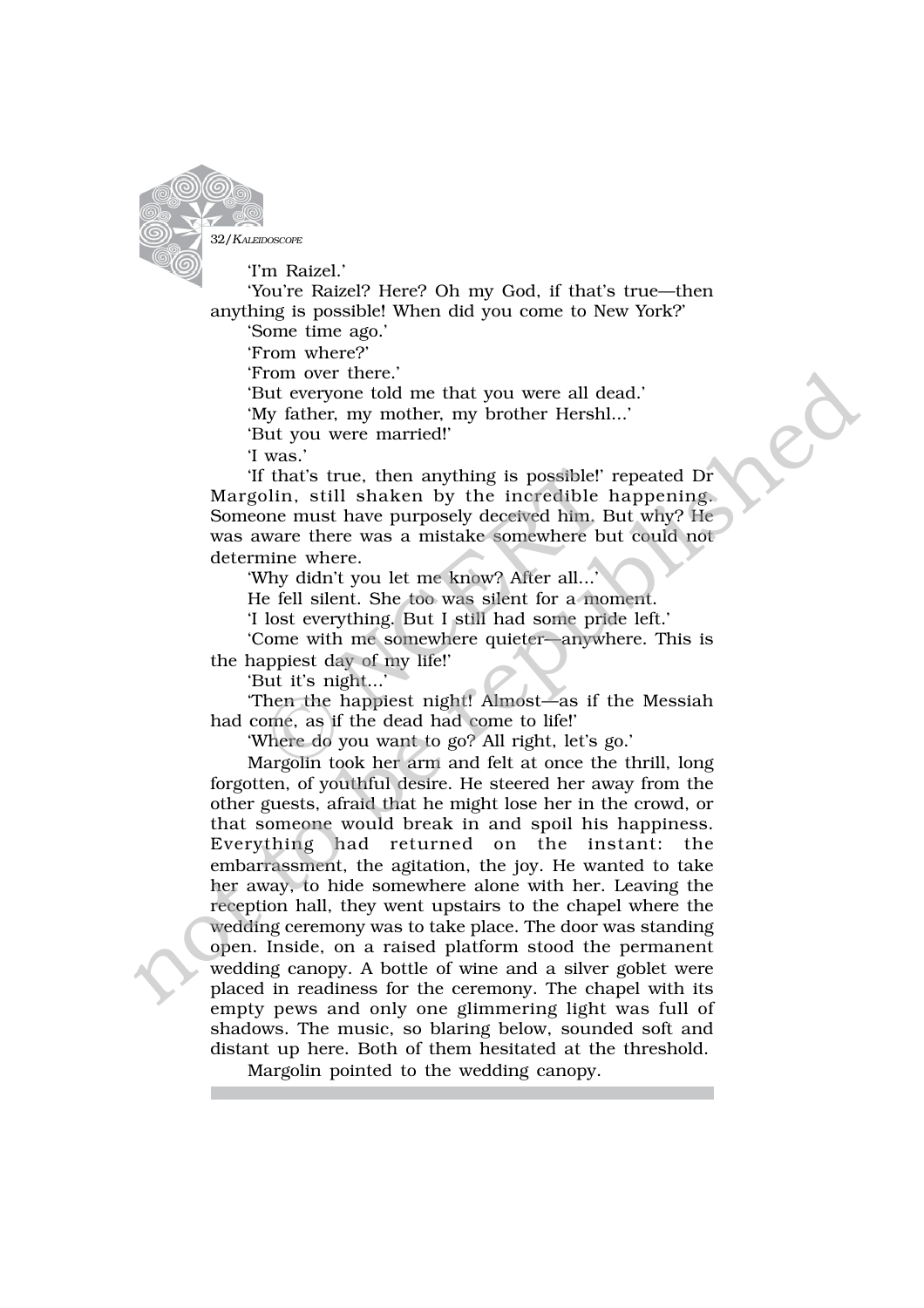

'We could have stood there.' 'Yes.'

'Tell me about yourself. Where are you now? What are you doing?'

'It is not easy to tell.'

'Are you alone? Are you attached?'

'Attached? No.'

'Would you never have let me hear from you?' he asked. She didn't answer.

Gazing at her, he knew his love had returned with full force. Already, he was trembling at the thought that they might soon have to part. The excitement and expectancy of youth filled him. He wanted to take her in his arms and kiss her, but at any moment someone might come in. He stood beside her, ashamed that he had married someone else, that he had not personally confirmed the reports of her death. 'How could I have suppressed all this love? How could I have accepted the world without her? And what will happen now with Gretl?—I'll give her everything, my last cent.' He looked round toward the stairway to see if any of the guests had started to come up. The thought came to him that by Jewish law he was not married, for he and Gretl had had only a civil ceremony. He looked at Raizel. Already, he was trembling at the thoug<br>soon have to part. The excitement and e<br>filled him. He wanted to take her in h<br>her, but at any moment someone might<br>beside her, ashamed that he had marri<br>hat he had not personally con Are you attached?<br>
Artached? No.<br>
The you alone? Are you attached?<br>
Would you never have let me hear from you? he asked.<br>
She didn't answer. In each wis love had returned with full<br>
force. Alreayl, he was trembling at the

'According to Jewish law, I'm a single man.'

'Is that so?'

'According to Jewish law, I could lead you up there and marry you.'

She seemed to be considering the import of his words. 'Yes, I realise...'

'According to Jewish law, I don't even need a ring. One can get married with a penny.'

'Do you have a penny?'

He put his hand to his breast pocket, but his wallet was gone. He started searching in his other pockets. Have I been robbed? he wondered. But how? I was sitting in the taxi the whole time. Could someone have robbed me here at the wedding? He was not so much disturbed as surprised. He said falteringly:

'Strange, but I don't have any money.'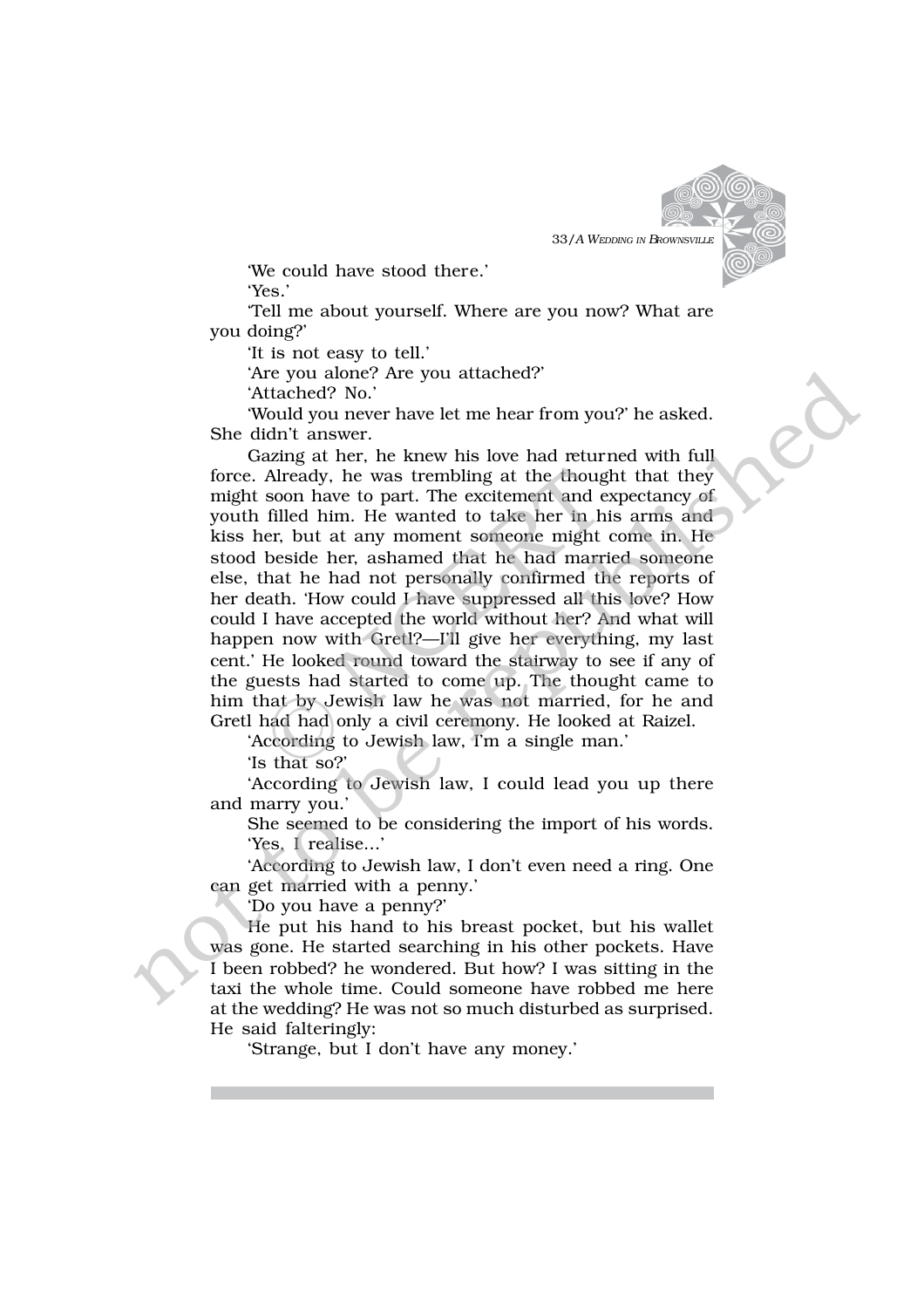

'We'll get along without it.'

'But how am I going to get home?'

'Why go home?' she said, countering with a question. She smiled with that homely smile of hers that was so full of mystery. He took her by the wrist and gazed at her. Suddenly it occurred to him that this could not be his Raizel. She was too young. Probably it was her daughter who was playing along with him, mocking him. For God's sake, I'm completely confused! he thought. He stood bewildered, trying to untangle the years. He couldn't tell her age from her features. Her eyes were deep, dark, and melancholy. She also appeared confused, as if she, too, sensed some discrepancy. The whole thing is a mistake, Margolin told himself. But where exactly was the mistake? And what had happened to the wallet? Could he have left it in the taxi after paying the driver? He tried to remember how much cash he had had in it, but was unable to. 'I must have had too much to drink. These people have made me drunk—dead drunk!' For a long time he stood silent, lost in some dreamless state, more profound than a narcotic trance. Suddenly he remembered the traffic collision he had witnessed on Eastern Parkway. An eerie suspicion came over him: perhaps he had been more than a witness? Perhaps he himself had been the victim of that accident! That man on the stretcher looked strangely familiar. Dr Margolin began to examine himself as though he were one of his own patients. He could find no trace of pulse or breathing. And he felt oddly deflated as if some physical dimension were missing. The sensation of weight, the muscular tension of his limbs, the hidden aches in his bones, all seemed to be gone. It can't be, it can't be, he murmured. Can one die without knowing it? And what will Gretl do? were deep, dark, and melancholy. She alsed, as if she, too, sensed some discrepanc<br>is a mistake, Margolin told himself. But v<br>he mistake? And what had happened to<br>he have left it in the taxi after paying th<br>o remember how it occurred to him that this could not be his Raizel. She was the correct of better to by sumple along with him, mocking him. For God's sale, I'm completely contined the thought. He stood be<br>relided the phase better proce

#### **Stop and Think**

response to the contract of the contract of the contract of the contract of the contract of the contract of th<br>The contract of the contract of the contract of the contract of the contract of the contract of the contract o

?

1.

2.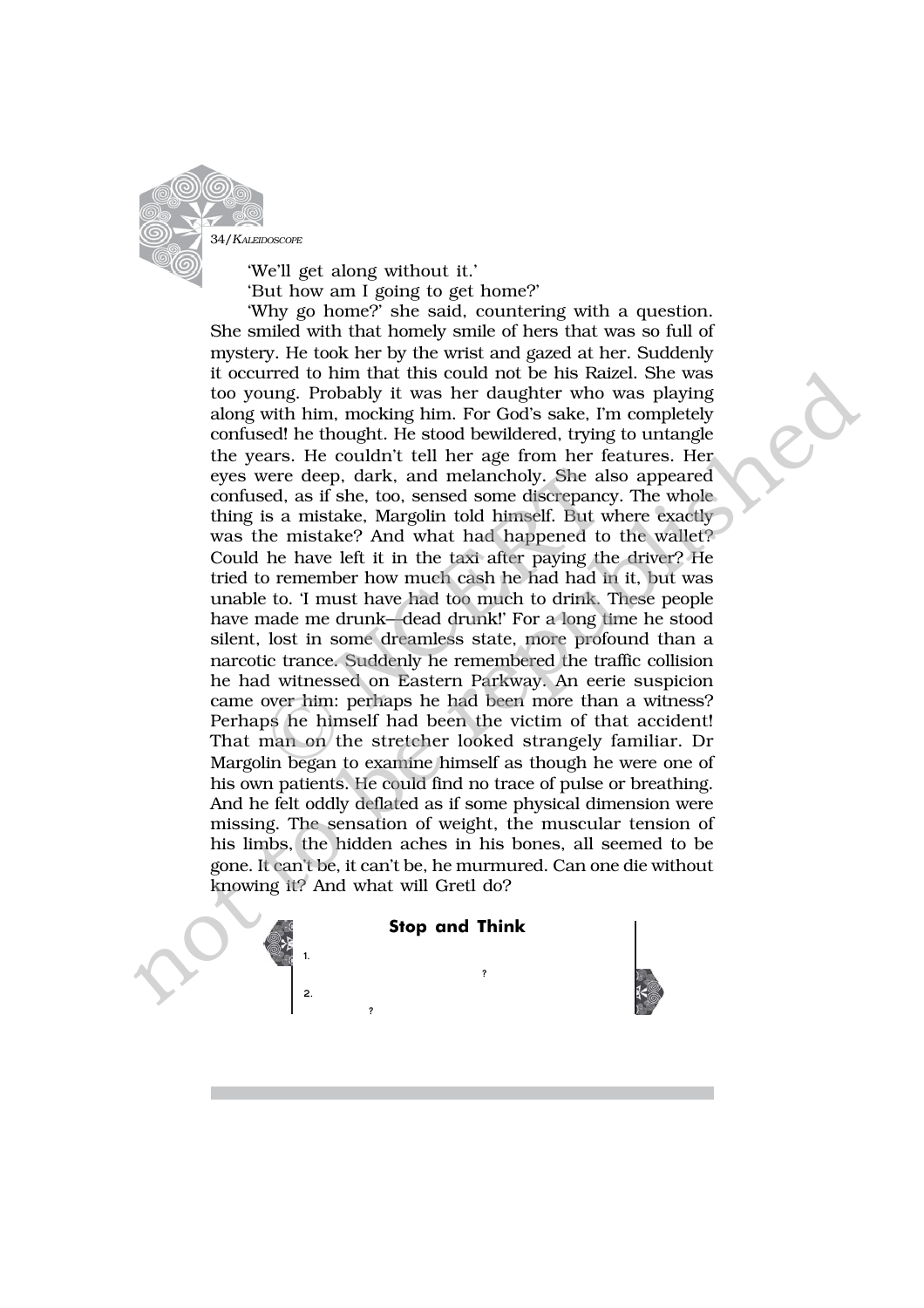

He blurted out: 'You're not the same Raizel.' 'No? Then who am I?'

'They shot Raizel.'

'Shot her? Who told you that?'

She seemed both frightened and perplexed. Silently she lowered her head like someone receiving the shock of bad news. Dr Margolin continued to ponder. Apparently Raizel didn't realise her own condition. He had heard of such a state—what was it called? Hovering in the World of Twilight. The Astral Body wandering in semi-consciousness, detached from the flesh, without being able to reach its destination, clinging to the illusions and vanities of the past. But could there be any truth to all this superstition? No, as far as he was concerned, it was nothing but wishful thinking. Besides, this kind of survival would be less than oblivion. 'I am most probably in a drunken stupor,' Dr Margolin decided. 'All this may be one long hallucination, perhaps a result of food poisoning...' eard of such a state—what was it callee<br>
E World of Twilight. The Astral Body w<br>
consciousness, detached from the fle<br>
i able to reach its destination, cling<br>
ons and vanities of the past. But couruth to all this superstit She seemed both frightened and perplexed. Silently<br>she lowered her head like someon receiving the shock<br>of bad news. Dr Margolin continued to ponder.<br>Apparently Raizel didn't realise her own condition. He<br>had heard of suc

He looked up, and she was still there. He leaned over and whispered in her ear:

'What's the difference? As long as we're together.'

'I've been waiting for that all these years.'

'Where have you been?'

She didn't answer, and he didn't ask again. He looked around. The empty hall was full, all the seats taken. A ceremonious hush fell over the audience. The music played softly. The cantor intoned the benedictions. With measured steps, Abraham Mekheles led his daughter down the aisle.

*(Translated by Chana Faerslein and Elizabeth Pollet)*

### Understanding the Text

1. What do you understand of Dr Margolin's past? How does it affect his present life?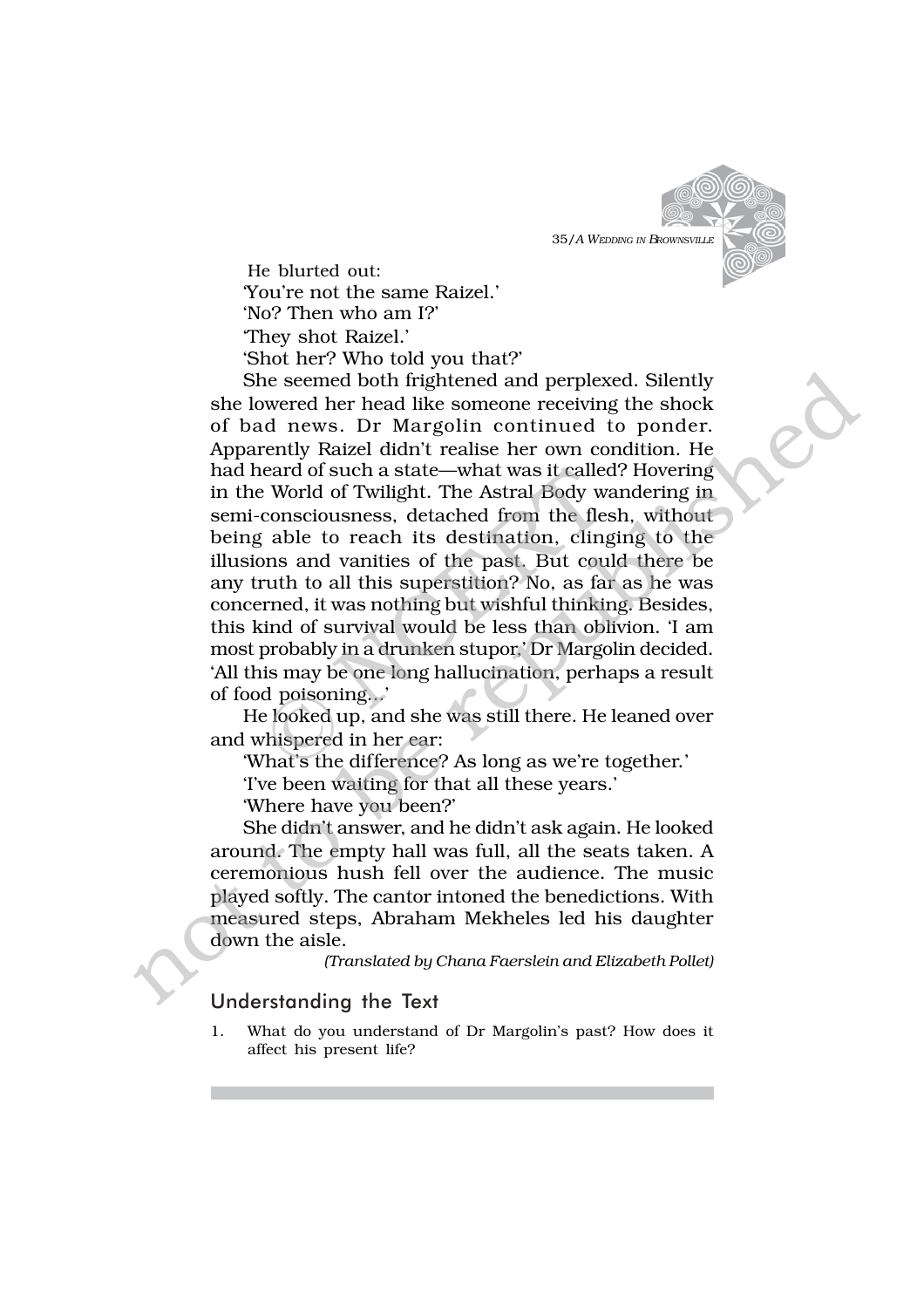

- 2. What was Dr Margolin's attitude towards his profession?
- 3. What is Dr Margolin's view of the kind of life the American Jewish community leads?
- 4. What were the personality traits that endeared Dr Margolin to others in his community?
- 5. Why do you think Dr Margolin had the curious experience at the wedding hall?
- 6. Was the encounter with Raizel an illusion or was the carousing at the wedding-hall illusory? Was Dr Margolin the victim of the accident and was his astral body hovering in the world of twilight?

### Talking about the Text

*Discuss in small groups*

- 1. Fiction often deals with human consciousness, rather than with the reality of existence.
- 2. The ways in which survivors of holocausts deal with life.

### Appreciation

- 1. Surrealism was an artistic and literary movement in France between the two World Wars. Its basic idea is that the automatic, illogical and uncontrolled associations of the mind represent a higher reality than the world of practical life and ordinary literature. Do you think this story could be loosely classified as surrealistic? What elements in this story would support the idea? vilight?<br>
Solid in the Text<br>
Solid in the Text<br>
Solid in the reality of existence.<br>
The reality of existence.<br>
The reality of existence.<br>
The ways in which survivors of holocausts deal<br>
ecitation<br>
tecrearity was an artisti 5. Why do you think Dr Margolin had the curious experience at<br>the wedding hall?<br>
6. We the encounter with Ratzel and illuston or was the accustoms<br>
at the wedding-hall illustory? Was Dr Margolin the victim of the<br>
acciden
	- 2. Comment on the technique used by the author to convey the gruesome realities of the war and its devastating effect on the psyche of human beings through an intense personal experience.

### Language Work

#### **A. Grammar: Sentence Variety**

A long series of sentences of similar structure and length would be monotonous. Sentences of varied length and pattern contribute to a lively style. Let us look at this paragraph

(1) Usually after breakfast on Sunday, he and his wife took a walk in Central Park, or, when the weather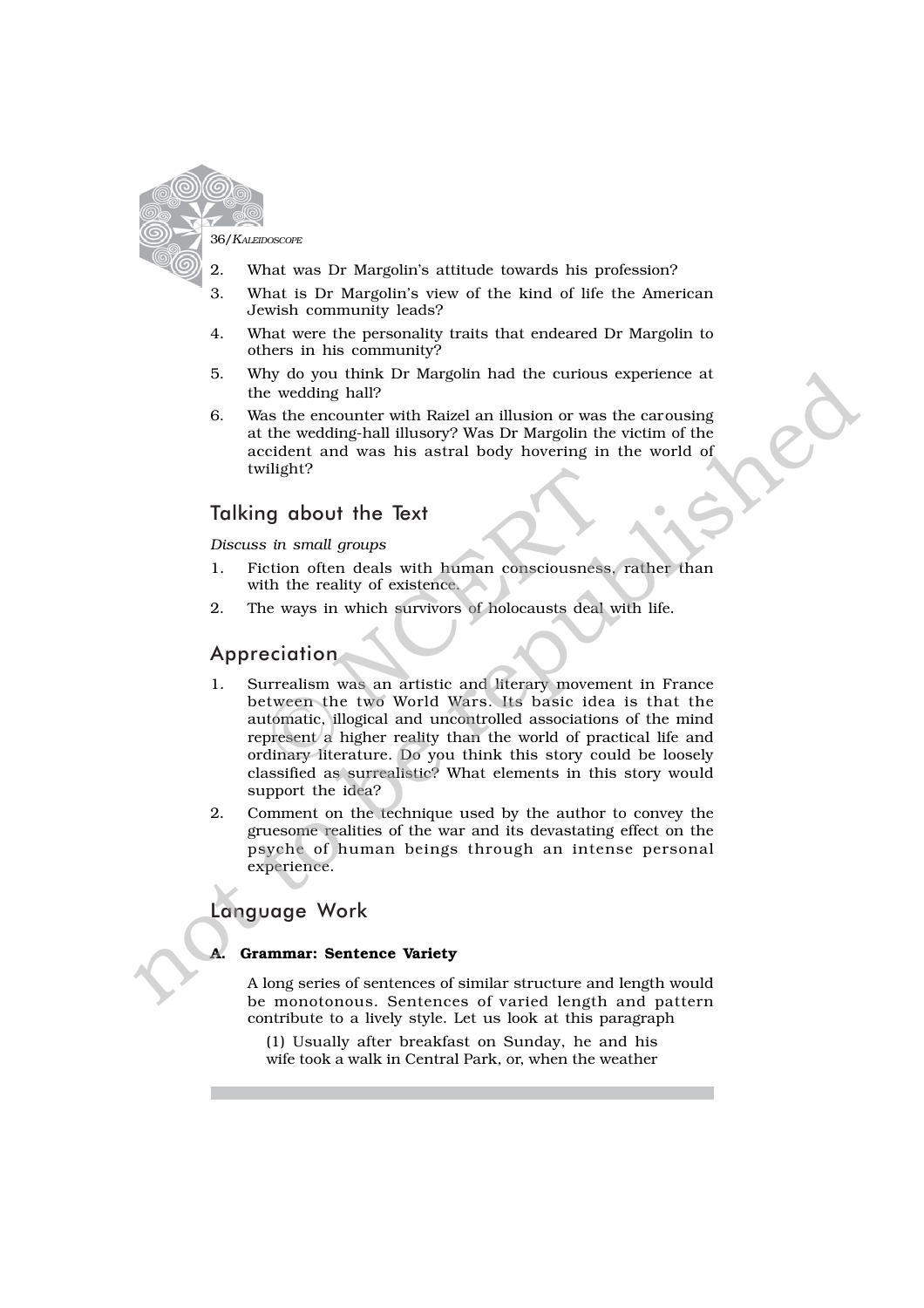

was mild, went to the Palisades. (2) But today Solomon Margolin lingered in bed. (3) During the years, he had stopped attending functions of the Senciminer Society; meanwhile the town of Sencimin had been destroyed. (4) His family there had been tortured, burned, gassed. (5) Many Senciminers had survived, and, later, come to America from the camps, but most of them were younger people whom he, Solomon, had not known in the old country. (6) Tonight everyone would be there; the Senciminers belonging to the bride's family and the Tereshpolers belonging to the groom's. (7) He knew how they would pester him, reproach him for growing aloof, drop hints that he was a snob. (8) They would address him familiarly, slap him on the back, drag him off to dance. (9) Well, even so, he had to go to Sylvia's wedding. (10) He had already sent out the present. belonging to the groom s. (*i*) rie knew now they<br>pester him, reproach him for growing aloof, drop<br>that he was a snob. (8) They would addres<br>familiarly, slap him on the back, drag him off to<br>(9) Well, even so, he had to g survived, and, latter, come to America from the camps,<br>but most of them were younger people whom he,<br>Solomon, had not known in the old country.<br>(6) Tonight everyone would be there: the Senchminers<br>belonging to the proons'

The paragraph has ten sentences in all. The word-lengths of the sentences in the order in which they occur in the paragraph are: 25, 07, 20, 08, 29, 19, 19, 15,10, 07. We find the range to be between 7 and 29.

We find a similar variation in sentence patterns

*Sentence (1*) Compound sentence. Two independent clauses joined by the coordinating conjunction 'or'

*Sentence (2*) Simple sentence

*Sentence (3*) Two simple sentences joined by a semi-colon. Conjunction: meanwhile

*Sentence (4*) Simple sentence

*Sentence (5*) Compound-Complex sentence consisting of two independent clauses joined by 'and'; the third part has another independent clause joined with the second by 'but'. It has a relative clause joined to it by the subordinator 'whom'

*Sentence (6*) Simple sentence. A main clause followed by two non-finite clauses set in apposition to the main clause

*Sentence (7*) Complex sentence. One main clause and three parallel subordinate clauses, hinging on the subordinator 'how', 'they' and 'would' going with each clause and another subordinate clause depending on 'drop hints'

*Sentence (8*) Parallel independent clauses following the same subject 'They'. The auxiliary 'would' goes with each verb

*Sentence (9*) Simple sentence

*Sentence (10*) Simple sentence.